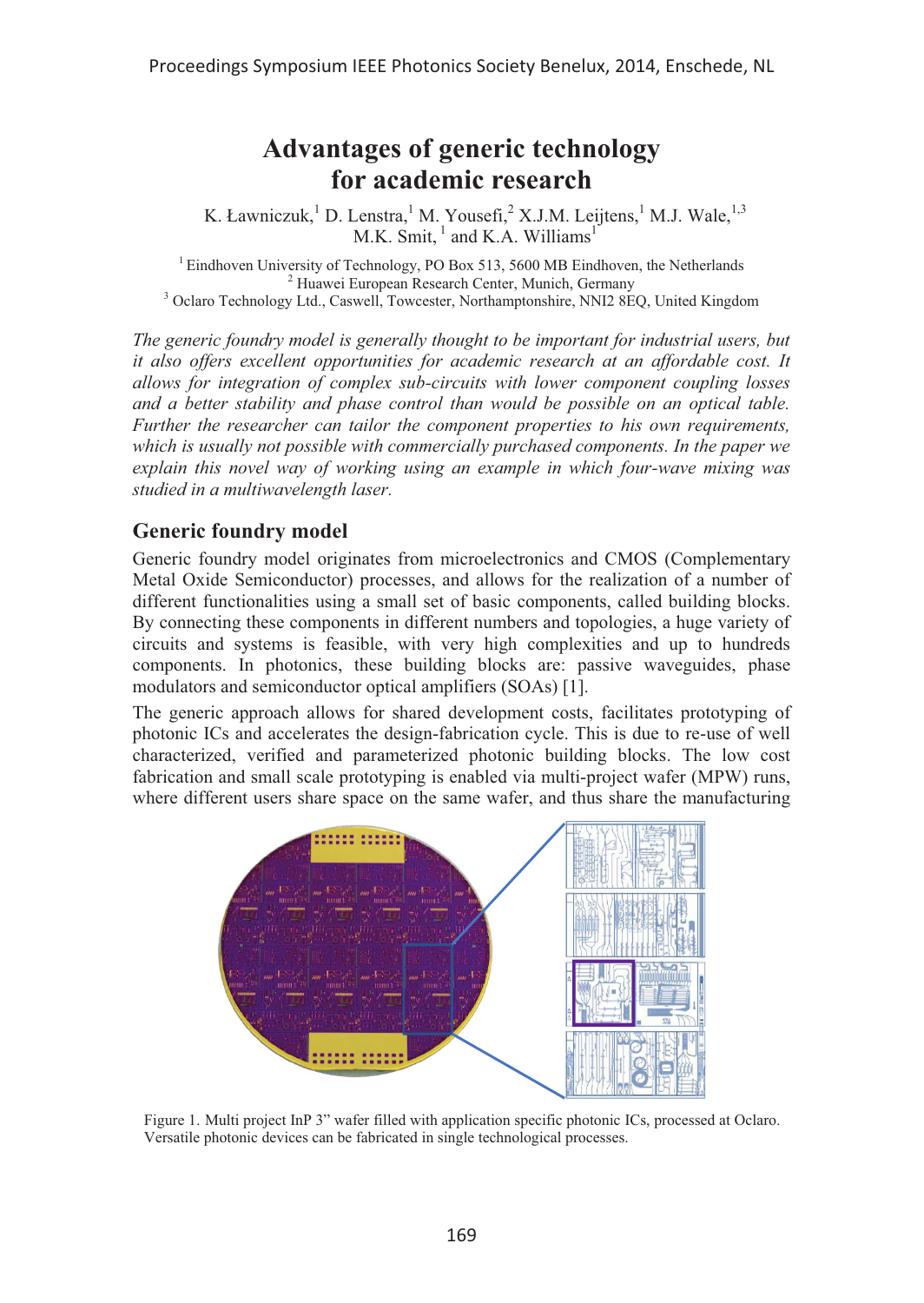costs (Figure 1). The design of photonic integrated circuits is done through advanced process design kits (PDK), implemented in the software for circuit simulation [2]-[3] and mask layout design [4]. The PDK is elaborated with the fabs, for a certain MPW process. Typically, allocation of the space in the MPW run and distribution of the relevant PDK is done by the broker. In particular, for the InP-based technology platforms of Fraunhofer HHI [5], Oclaro [6] and SMART Photonics [7] and TriPleX technology of LioniX [8], the brokering activity is provided by JePPIX [9].

From the academic-research perspective, the generic foundry model offers excellent opportunities for novel circuit development, at lower and affordable manufacturing costs. The generic approach allows for integration of complex sub-circuits and multiple photonic components with lower coupling losses and enhanced stability, tailoring the component properties to own requirements. As an example we studied a four-wave mixing (FWM) effect in an arrayed waveguide grating (AWG)-based laser with single contact double-waveguide SOAs, fabricated at Oclaro MPW run, InP-based platform.

#### **Four-wave mixing**

The FWM effect is a phenomenon in a nonlinear medium, where different frequencies interact coherently leading to creation of symmetrically (in frequency) disposed side waves, as schematically shown in Figure 2. In this paper, we focus on the two channel system, where a signal at frequency ω1 mixes with a signal at frequency ω2. The nonlinear medium is a semiconductor optical amplifier. As a result two new signals at frequency 2ω1-ω2 and 2ω2-ω1 are produced. The observation is reported for the 4 channel AWG-based laser shown in Figure 3. The device integrates two single-contact



Fig. 2. Four-wave mixing effect in two and three channels systems. The interaction between signal wavelengths in a nonlinear medium results in creation of side waves.



Fig. 3. Mask layout of 0.65 mm  $\times$  2.75 mm 4-channel AWG-based laser. This device has two SOAs: SOA1 and SOA2, each of which has two parallel waveguides connected to different ports (channels) of the AWG. Four different wavelengths can be generated using just two SOAs. Note that the booster amplifier is inside the FP-cavity. The cavity is formed between the cleaved facet.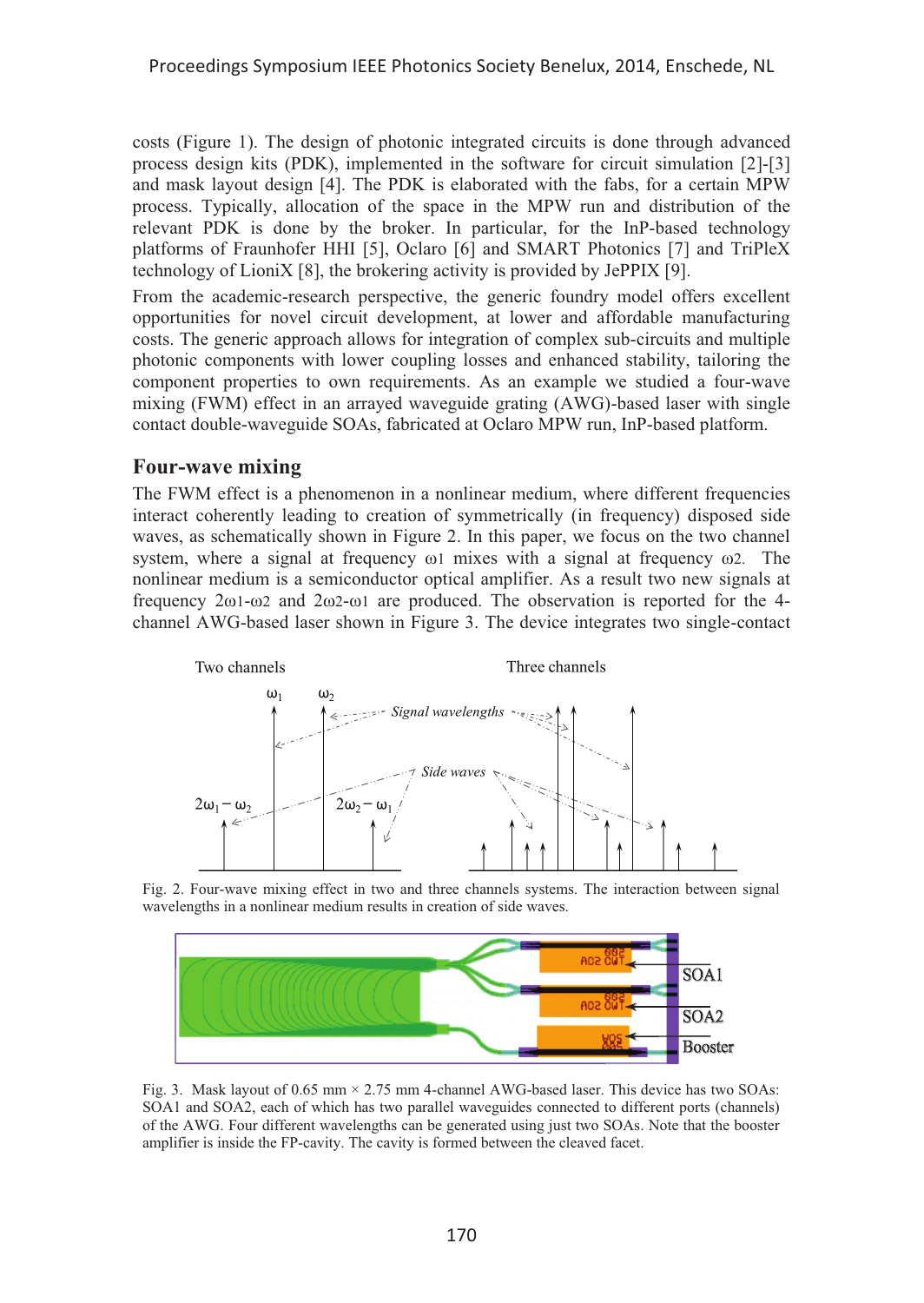double waveguide SOAs with an AWG and a booster amplifier. The booster is placed in the laser cavity. The cavity is formed between the cleaved facets. The operation principle of the sources is similar to a linear AWG-based laser [10]. The difference in the presented laser is that each single contact double-waveguide SOA guides two waveguides, corresponding to two different AWG passbands. By biasing one doublewaveguide SOA we achieved double AWG channel operation of the lasers [11]. The FWM effect is observed in the booster amplifier, where two generated wavelengths interact. These interacting wavelengths correspond to two AWG passbands after biasing one of the SOAs (the effect is observed for both SOA1 and SOA2).

#### **Measurements**

The measurements were done at room temperature using a high resolution (0.16 pm) Optical Spectrum Analyzer, APEX P2041A. We biased simultaneously the booster amplifier and SOA1 or SOA2. The initial measurements of the device, the threshold current and the optical output power were reported in [10]. The spectral characteristics were detected at the common optical output, at the booster side.

In Figure 4 we demonstrate the FWM effect while biasing the SOA2 with 160 mA and the booster with 80 mA. The peaks  $\omega$ 1 and  $\omega$ 2 correspond to the AWG passbands and correspond to the modes of the laser cavity. The peaks 2ω1-ω2 and 2ω2-ω1 are the effect of FWM. This can be confirmed by analyzing the position of 2ω1-ω2 and 2ω2-ω1 with respect to the longitudinal Fabry-Pérot (FP) modes (inset in Figure 4): the side peak is positioned in between two FP-cavity modes, hence could not build up as longitudinal FP-modes. Note the asymmetry in the side peaks, with the wavelength up converted being significantly smaller than the down converted one, as discussed in [12],



Fig. 4. FWM effect observed in the booster amplifier of the 4-channel AWG-based laser. The peaks corresponding to the ω1 and ω2 were generated by the SOA2, and correspond to two different AWG channels, spaced by two free spectral ranges of AWG. The two side peaks, 2ω1-ω2 and 2ω2-ω1, are the effect of FWM, with the output power more than 40 dB lower than the signal wavelengths.